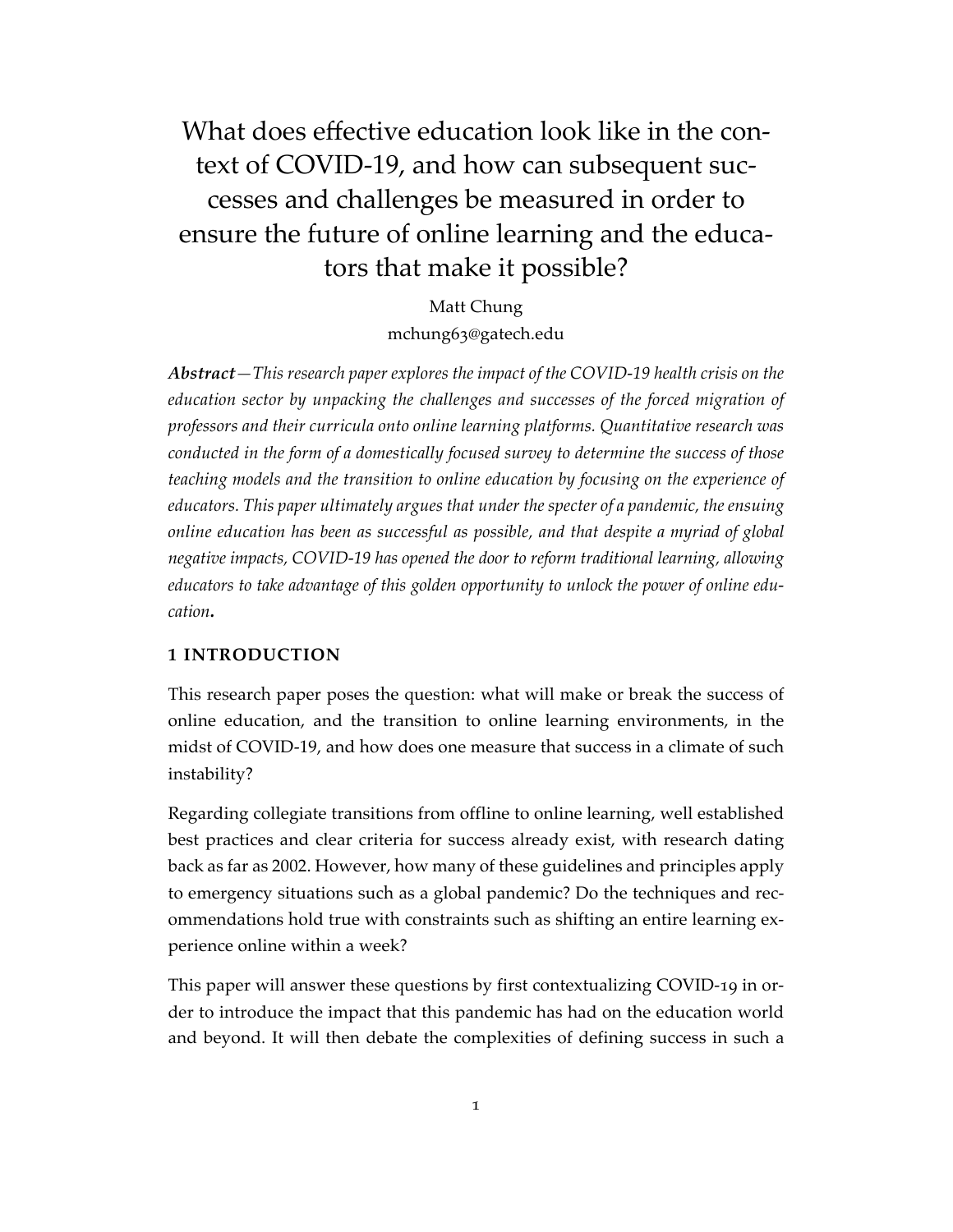unique and unknown educational climate, before introducing the research conducted for this paper. A comparison between offline (in-person) and online learning will then be made. Following that, the paper will discuss the challenges and successes experienced by the educational world in the midst of COVID-19.

This paper will argue that while best practices for moving offline education to an online environment can be applied successfully under normal, non-critical circumstances, a set of different best practices is needed to accommodate a pandemic. An emergency teaching model has therefore emerged, that focuses on simplicity, robustness, and above all else, flexibility. This paper ultimately argues that the success of this emergency teaching model is dependent on educators, and the support, resources, flexibility and confidence which they possess.

For the purposes of this paper, online education will be defined using Stern's (Stern 2016) definition of online learning as any learning that does not take place in a traditional classroom, and instead takes place across distance. The type of distance learning that this paper will focus on is distance learning which occurs using the internet.

#### **2 IMPACT OF CORONAVIRUS-19**

The coronavirus disease 2019, COVID-19 henceforth, is a new strain of virus that has not previously been seen in humans. The virus can lead to an array of symptoms, varying from mild to severe. The virus puts people over the age of 60 and people with underlying health conditions at the highest risk (CDC 2020). This novel virus has caused an international pandemic, impacting health, economies and education across the world.

The health impact of COVID-19 has been profound. The first documented case of COVID-19 surfaced in China in late 2019, before spreading globally. As of March 12, 2020, the virus had been confirmed in 125,048 people worldwide, with a mortality rate of  $3.7\%$  (Mehta et al. 2020). By June  $13<sup>th</sup>$ , the number of cases exploded to  $7,553,182$  cases, with a total of  $423,349$  deaths globally (Organization  $2020$ ).

This pandemic has also had an unprecedented impact on education systems around the world, affecting more than  $1.6$  billion students – this number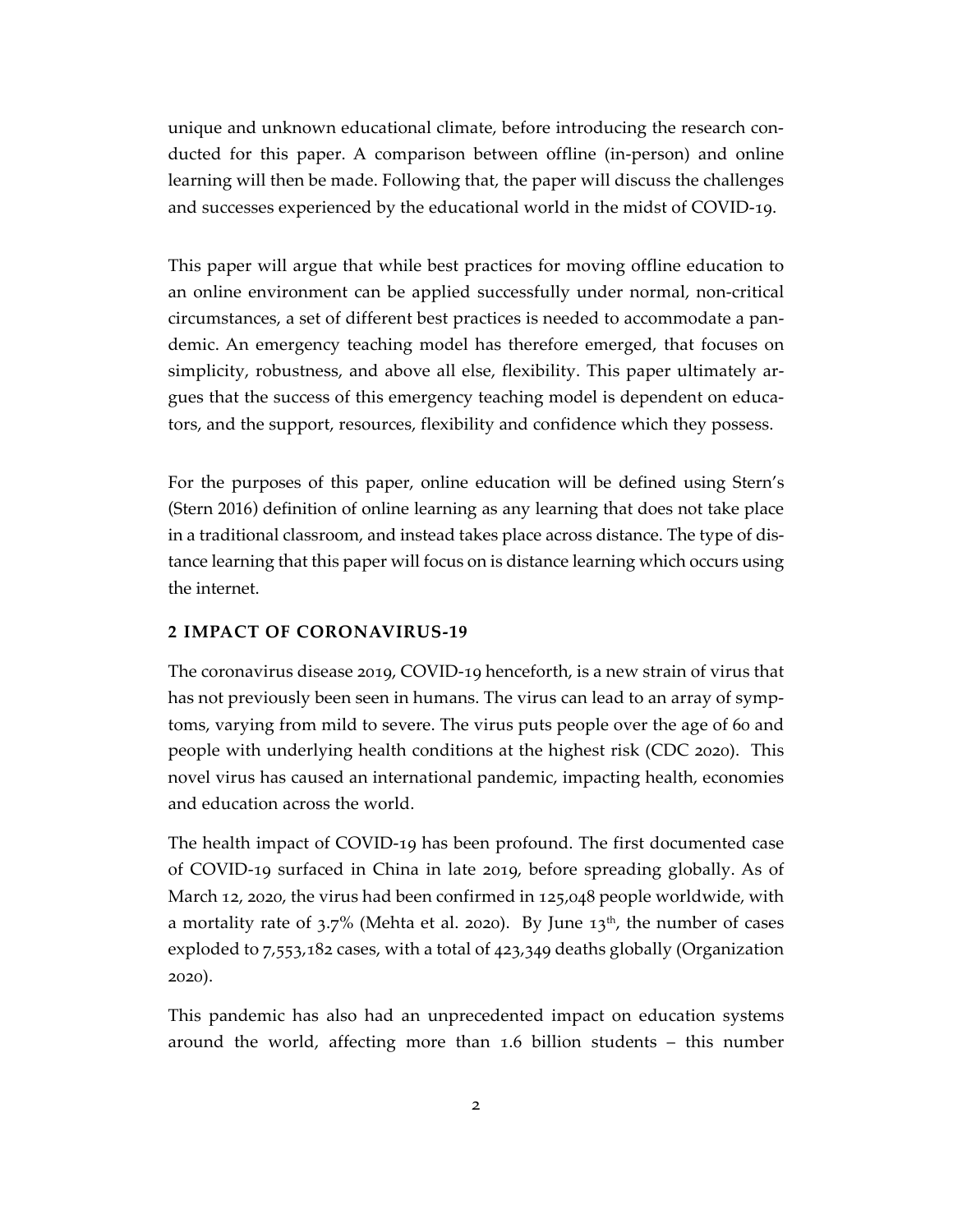represents 91% of all the students in the world. This pandemic is a once-in-ageneration "black swan" event — an unpredictable or unforeseen event with extreme consequences— in terms of the resulting economic and societal consequences. (Krishnamurthy 2020).

In the United States alone, school closures affected at least 55.1 million students, forcing 124,000 public and private schools to move to online education, giving many educators a mere seven to ten days to transition their teaching models and curricula (Sharma 2020). According to the United Nations Educational, Societal and Cultural Organization (UNESCO), more than 160 countries closed their schools nationwide, impacting over  $87\%$  of the world population. (Krishnamurthy 2020). With these new challenges, over  $60\%$  of graduate student have listed "unable to complete graduation requirements" as one of their top three challenges (Volkers 2020).

The instability of the transition to online education and the unknown future of teaching realities has been felt deeply by students, many of whom are now questioning the value of their education: students at more than  $25$  U.S. universities are filing lawsuits against their colleges, the students unsatisfied with the caliber of education and demanding partial refunds. In addition to these refunds, a decline in student enrollment, state funding and research could equate to a loss of \$1 billion for colleges this year (Binkley 2020).

# **3 RESEARCH AND METRICS OF SUCCESS**

This section will introduce the research conducted for this paper. In order to contextualize the research, this section will first discuss and define metrics of success for online learning and how they should be measured.

It should first be acknowledged that measuring success in higher education is historically problematic, often driven by a desire to convert student success into data, which then becomes dollars. This is often achieved by embedding analytics into learning management systems used by colleges, which fails to disaggregate the nuances of success, and too often obscures the complexity of student success, thus creating a narrow and instrumental view of education (Fawns, Aitken, et al.  $2020$ ).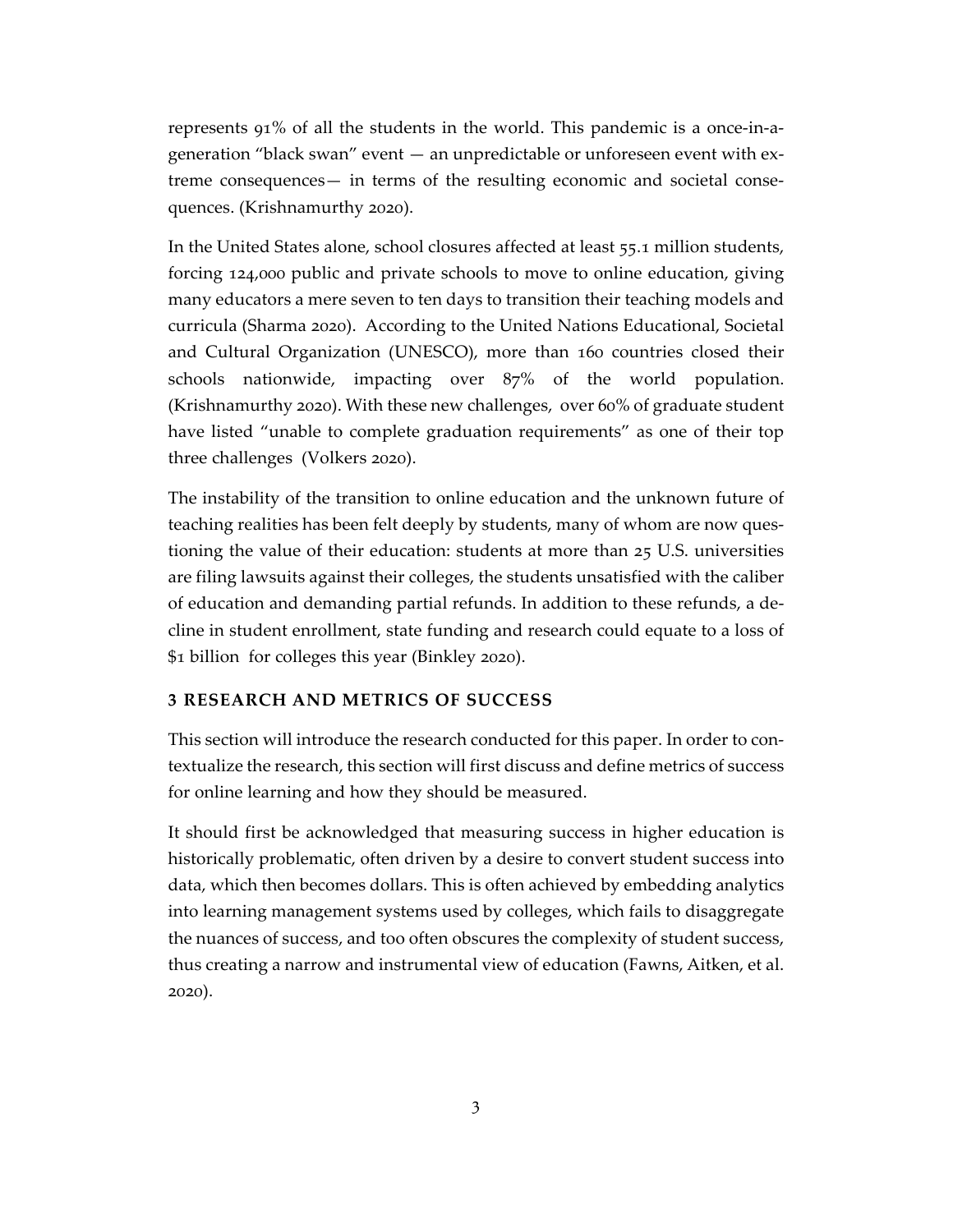An additional problem with metrics is that they offer a myopic view. In some cases, many students only see the payoff of their education well after they graduation (Aitken et al. 2019; Aitken 2020, this issue).

This type of strict, data centric approach reveals several dangers. First, this approach creates a culture of performance and stakeholders — students and educators alike — skew their results in effort to generate favorable data (Hodges et al. 2020). Second, by focusing exclusively on measurable outcomes – and whether or not those measures focus on the right direction — students miss an opportunity to explore critical and creative thinking (Naidoo and Williams 2015). Third, the data is being used to arm non-experts — including algorithms — to measure teachers' performance against one another, creating a risk-adverse environment where are no longer exploring, no longer experimenting and fear making mistakes (Fawns, Aitken, et al. 2020).

That being said, many researchers have focused on measuring the success of online learning during COVID-19 by comparing it to pre-COVID-19 learning. However, this type of comparison does not take into account that this is many higher education students' first experience of full time, online education and it is therefore difficult to gauge the quality of the online teaching, as many students do not have a frame of reference.

Furthermore, the teaching model educators are pursuing is one of crisis, and it not being pursued out of choice. Currently, the education world finds itself in the midst of a global pandemic. This means that the teaching measures being put in place are stop-gap measures — not the first-principle design of instructional experience (Krishnamurthy 2020). Educators should therefore not be expected to replicate a robust educational ecosystem when they face emergency and crisis. Rather, the chief aim during this pandemic should be providing temporary access to instruction and instructional support that is both quick and reliable  $(Hodges et al. 2020).$ 

This researcher therefore determined that for the purposes of this paper, research should be focused on markers of professors' success in implementing online education. This research approach accepted that student satisfaction in the midst of COVID-19 would not be an accurate barometer for success due to the haphazard transition and crisis management forced upon colleges and students, and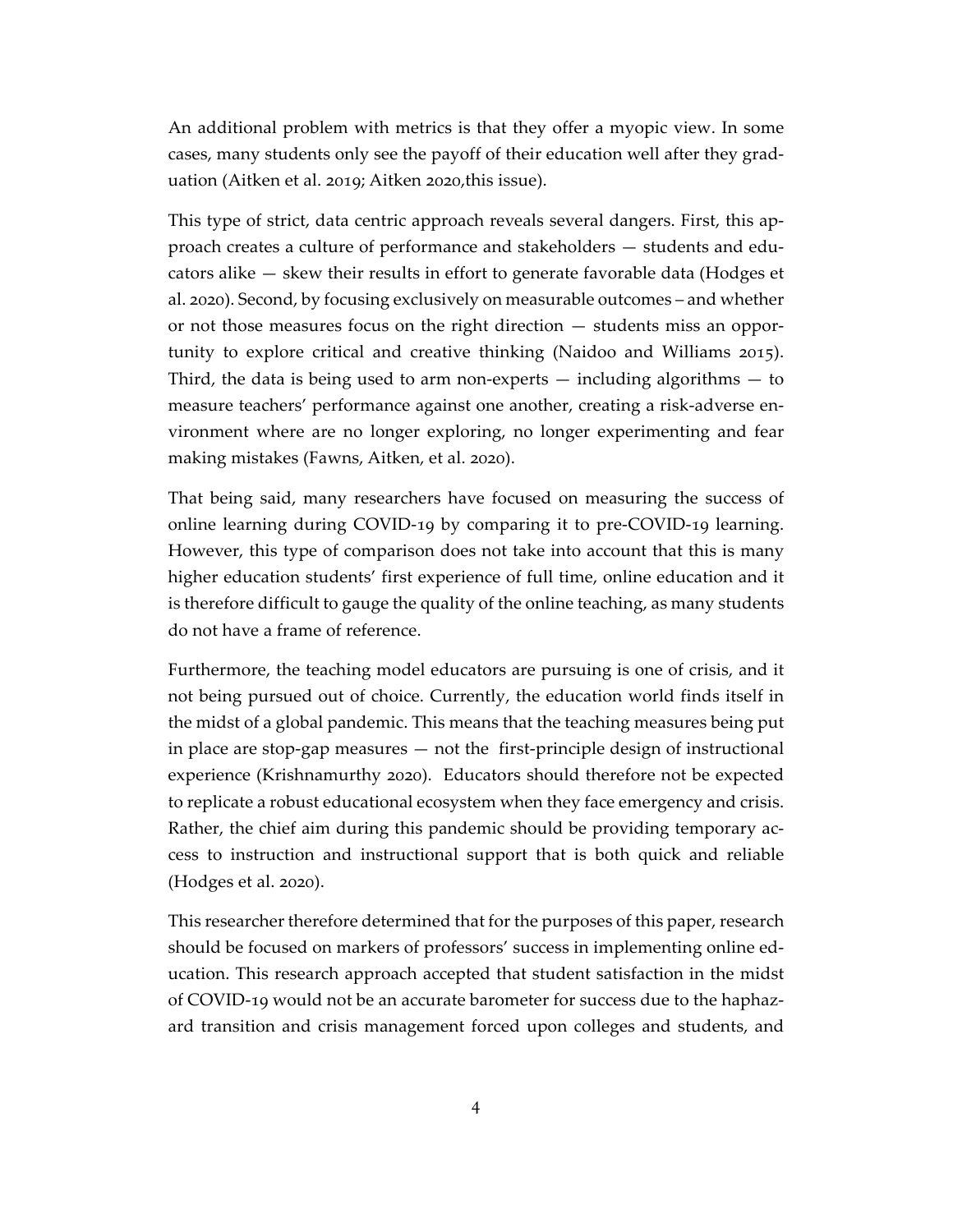therefore assumes that if professors felt successful and supported, this would be the most accurate predictor of successful online learning.

The author therefore conducted quantitative research, generating a survey focused on the experience of higher education professors in the United States. This next section will introduce that research, providing context, data and graphics. This will then be referenced throughout the paper.

Survey questions centered around collecting data on the experience of professors' move to online education. Questions sought to uncover what professors' experiences of emergency teaching had been like, their comfort level in online environments, the support they received from their college administrations and how they were tracking or measuring the success of the transition. For a full list of survey questions and results, see *appendix ).*

In order to ensure that survey data was not biased - for example by the financial clout of ivy league colleges, subjects that lend themselves well to online learning, or focused merely on colleges in a certain geography - a diverse cross section of colleges were selected as survey recipients, and a similarly diverse set of professors were contacted.

The following colleges were contacted: University of California Berkeley, University of Georgia Tech, Syracuse University, Massachusetts Institute Technolgoy, University of Texas, University of North Dakota, University of Iowa, California State University of Northridge, Seattle University, University of Washington.

### **4 COMPARING OFFLINE AND ONLINE EDUCATION**

In the midst of COVID-19, researchers and educated have argued to varying extents about whether online education is inferior to offline education, and vice versa. This paper argues that there are different modes of teaching, each with their own advantages and disadvantages, and that despite these differences, the "principles of learning and teaching online are not different from learning and teaching on campus" (Fawns, Jones, and Aitken 2020). This paper argues that the real differentiator affecting professors' and students' negative experiences of online education is the emergency model that has emerged as a result of COVID- 19, rather than online education itself. This argument will be outlined by first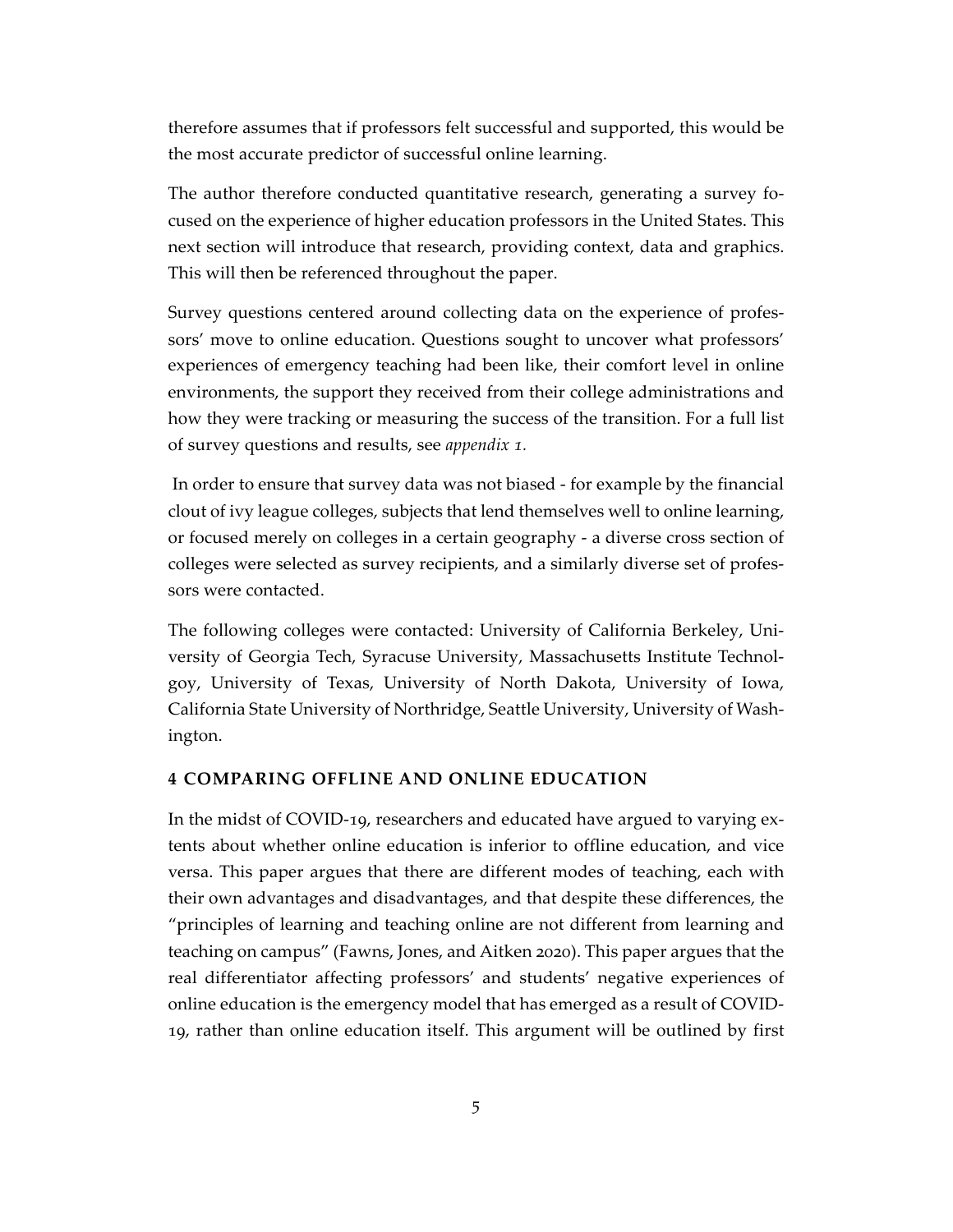introducing educational challenges that COVID-19 has introduced, before introducing unexpected benefits of the online learning and finally providing arguments against online education.

Online education amidst COVID-19 presents a new set of challenges and limitations for students as in general, in person activities have been suspended (Sun, Tang, and Zuo 2020).. In addition, students experience these challenges differently depending on their area of study. For example students of the sciences who would typically conduct in lab research are unable to access physical laboratories to collect data or field samples; for the same reasons, students are unable to access physical textbooks shelved away in on-campus libraries. Similarly, dermatology students cannot conduct any of the following virtually: assessing texture of skin or performing biopsies or scraping with potassium hydroxide (Loh, Hsiao, and Shi 2020).

Another example of education being hindered by a lack of in person experiences is optometrists. In order to maintain their license to practice, optometrists must keep up with continuing education credits. However, some of these credits can only be obtained in face-to-face classes, a restriction enforced by the Association of Regulatory Boards in Optometry (ARBO). And only recently, in the midst of the pandemic, did the board relax these restrictions, allowing optometrists to earn their credit so as long as they are able to interact with a live instructor (Bailey 2020).

Despite the above constraints of online education in the midst of COVID-19, professors are discovering advantages (some of which are unanticipated) with the transition. In particular, many are finding that online education promotes collaboration in unexpected ways. Fawns and Jones, two professors from the University of Edinburgh, found that many of their students who were previously less active in an offline setting were speaking out more on asynchronous discussion boards (Fawns, Jones, et al. 2020).

Another advantage of online education is its use of video conferencing, which can increase the number of mentees a mentor can coach at a given time. For example, multiple students may join a physician's medical appointment — at the patient's and attending physical's discretion — and allow them to learn fundamental dermatology concepts which can help their learning even in the absence of in-person visits (Loh et al. 2020).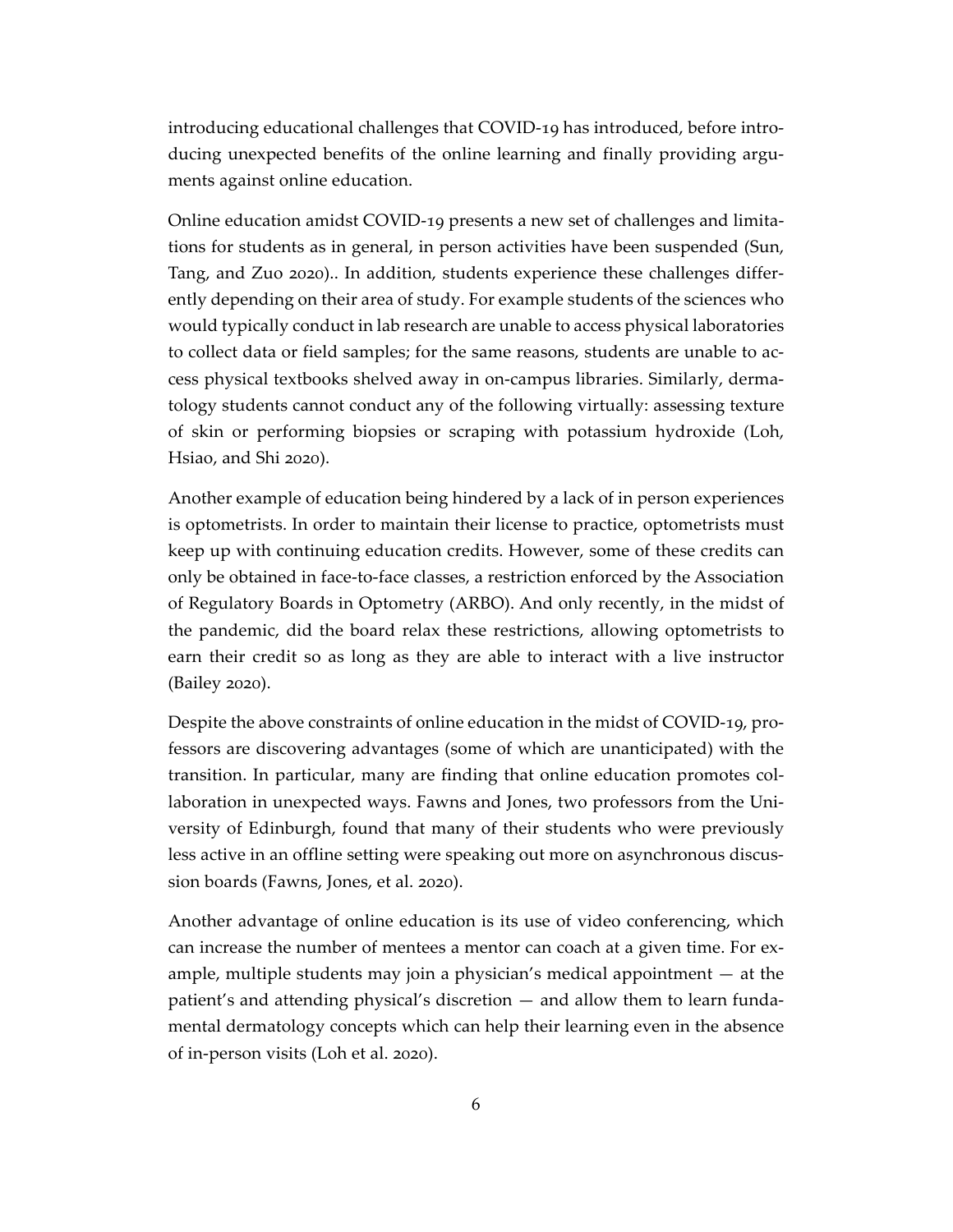Krishnamurthy posits that in the same way technology companies noticed a dip in productivity when their employees first transitioned to remote work, educators observed the same dip in productivity before productivity actually met, and in some cases, exceeded the pre-COVID-19 outputs. (Krishnamurthy 2020).

In contrast, some researchers and educators maintain that online eduction is inferior to offline education, suggesting that distance and technology impede learning. For instance, one Australian vice-chancellor stated that "face-to-face interaction will never be matched in quality by other modes of communication"  $(Bansal 2020)$ .

Further, Gewin (Gewin 2020) argues that the tools needed for online teaching are unreliable. He suggests not using live conferencing for every facet of the course because guarantees cannot be made about the quality of the video stream and some platforms can get overloaded and crash. This is sound advice, however according to the survey conducted by this paper, most of the professors delivered their lectures using live video, over 69%. Furthermore, many of these professors did not experience technical issues when delivering their lectures, with  $60\%$ never encountering a technical glitch and 36% experiencing glitches between one and three times.

### **5 CHALLENGES**

Educators have faced many challenges in transitioning their curricula onto online platforms, many of whom have a lack of online experience, which has had profound impacts on their teaching methods and migration onto online environments. This section considers the preparation and training that educators received around how to migrate curricula online, and then once online, how to teach effectively.

As the pandemic unfolded, teachers found themselves with a time deficit wherein they were rushed to transition to online learning despite a lack of training and experience.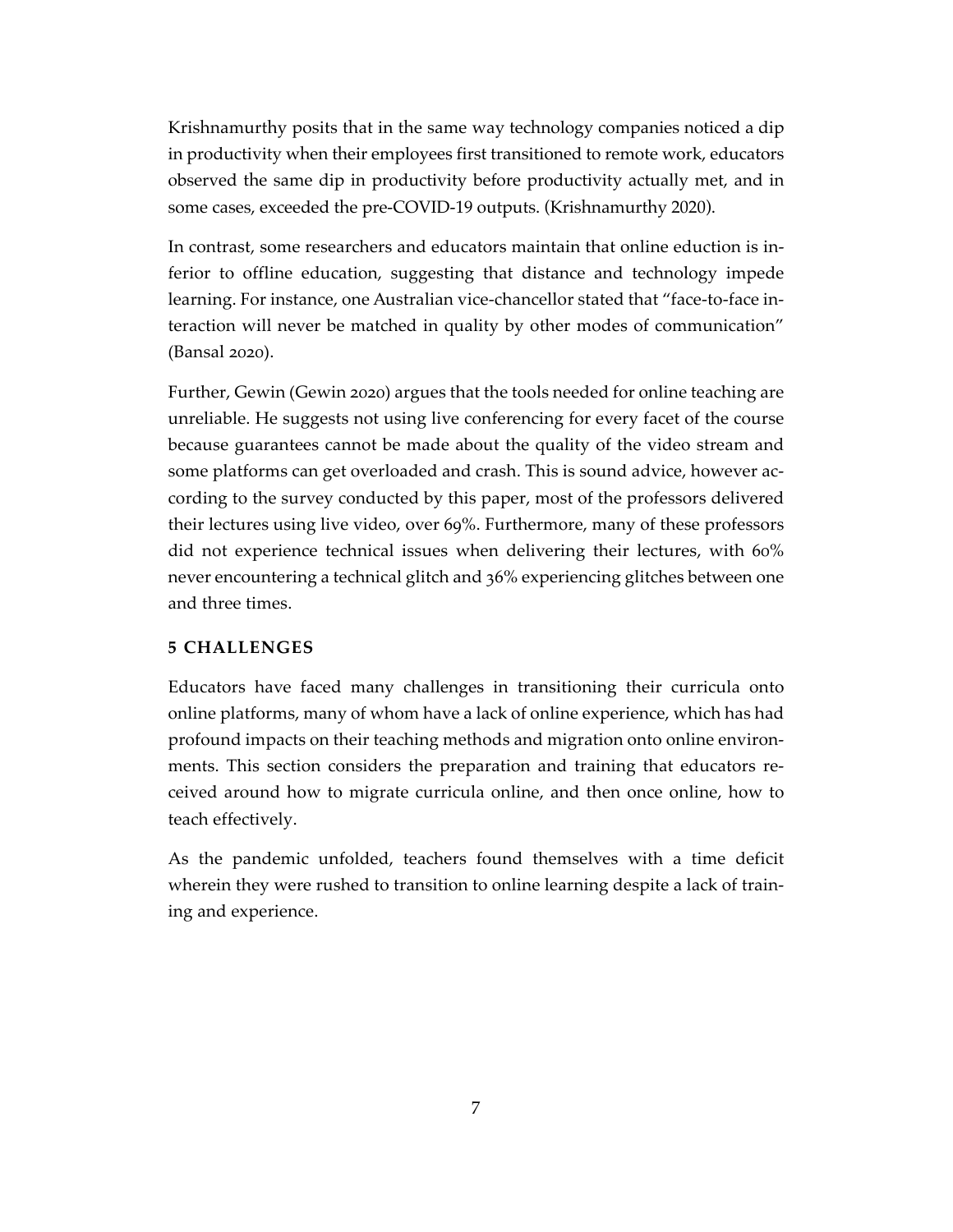

*Figure 1* - Days lapsed between professors being notified that classes had to migrate online, and the delivery of their first lecture

According to the survey results shown in *figure 1*, 81% of professors had less than 14 days to deliver the first online lecture, from the moment they received notification from their administration. In addition,  $66\%$  of all the professors surveyed received less than a 1 hour of training on how to deliver online education. These numbers are startling given that the typical amount of time required to plan, prepare, and develop a curriculum for a single online university course is six to nine months (Hodges et al. 2020). Researchers like Fawns, Aitken and Jones (Fawns, Aitken, and Jones 2020) support the argument that regardless of online training and experience, online education can only be successful with skilled staff dedicating time for each student. They state that "changing from on-campus to effective online teaching requires time, support, and faculty development."

An additional challenge facing educators is that professors often underestimate the level of effort required to move their courses online, when really they should be rejecting the false notion that a curriculum can simply be moved online. Research, such as that referenced in *Research* section, demonstrates the uncomfortable reality that higher education institutions have been slow to acknowledge: transitioning to online education requires a significant amount of effort. Figure  $\alpha$  demonstrates that while only  $24\%$  of professors of the surveyed professors stated that only a little to no effort was required to prepare the delivery of an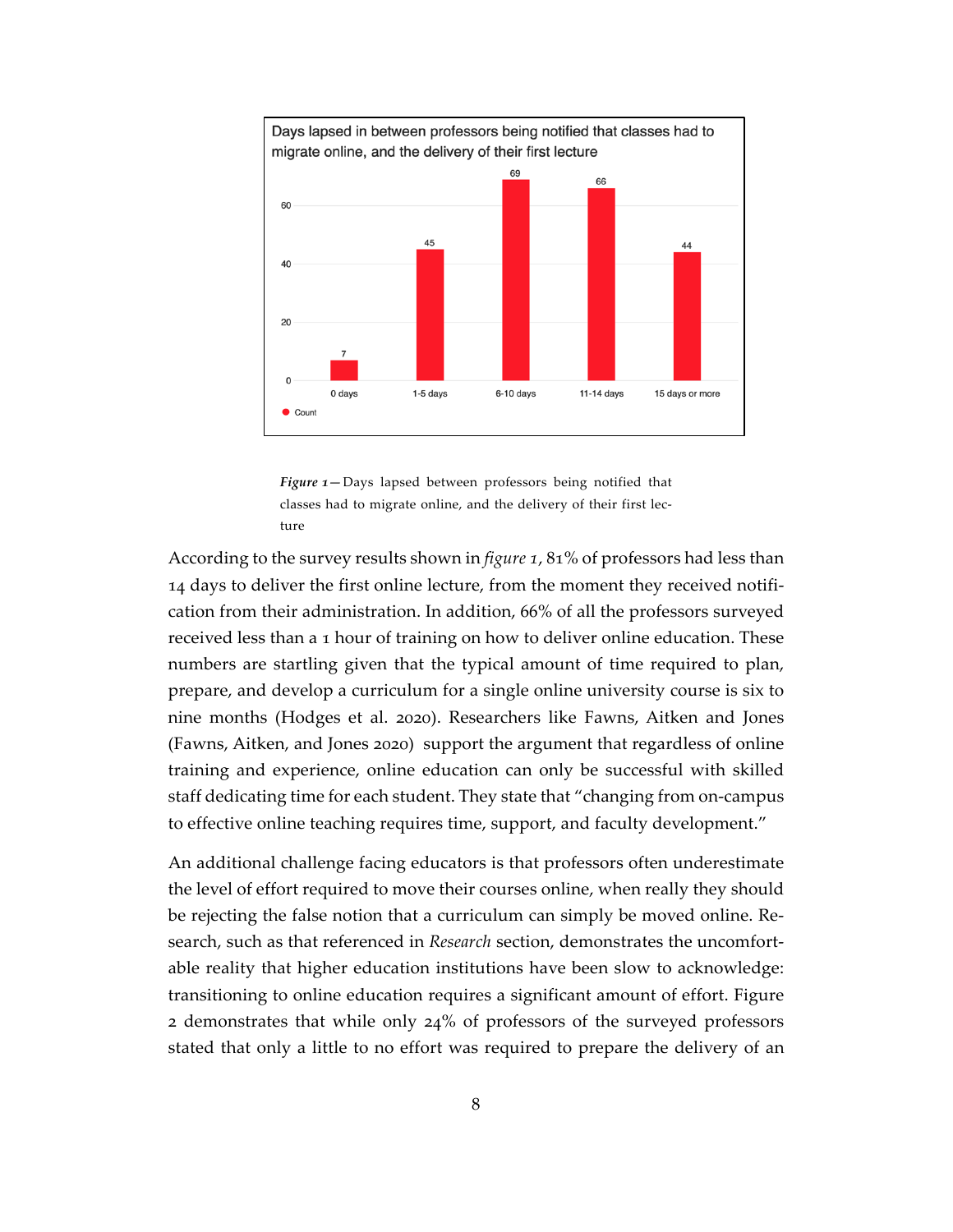online lecture,  $76\%$  stated that the preparations took either a moderate amount, a lot, or a great deal.



How much longer does it take for you to prepare for delivering an online lecture?

*Figure 2* – The effort involved in preparing an online lecture

In addition to a lack of both training and time, instructors (as well as students) encountered, and continue to encounter, technical issues such as insufficient computing hardware, software bugs, or a lack of internet bandwidth. For these reasons, researchers such as Gewin (Gewin 2020) argue that the quality of video feeds cannot be guaranteed and instructors should therefore not rely on live video. However, survey results from the research conducted for this paper stand in contrast to Gewin's argument. Findings demonstrate that in fact a majority of professors never encountered a technical issue that derailed a lesson:  $59\%$  reported zero technical issues, while  $36\%$ , the second largest group, reported one to three failures.

Finally, it should be noted that under non-emergency situations, instructors can turn towards other staff members and educators who are dedicated to assisting them with transitioning to online education. However, due to the scale of the online migration necessitated by the education realities of COVID-19, students and professors alike must prepare for the reality that the resources — both human and technical  $-$  will surpass their capacities and as a result, the learning experiences offered to students will be neither well planned, nor fully featured  $(Hodges et al., 2020)$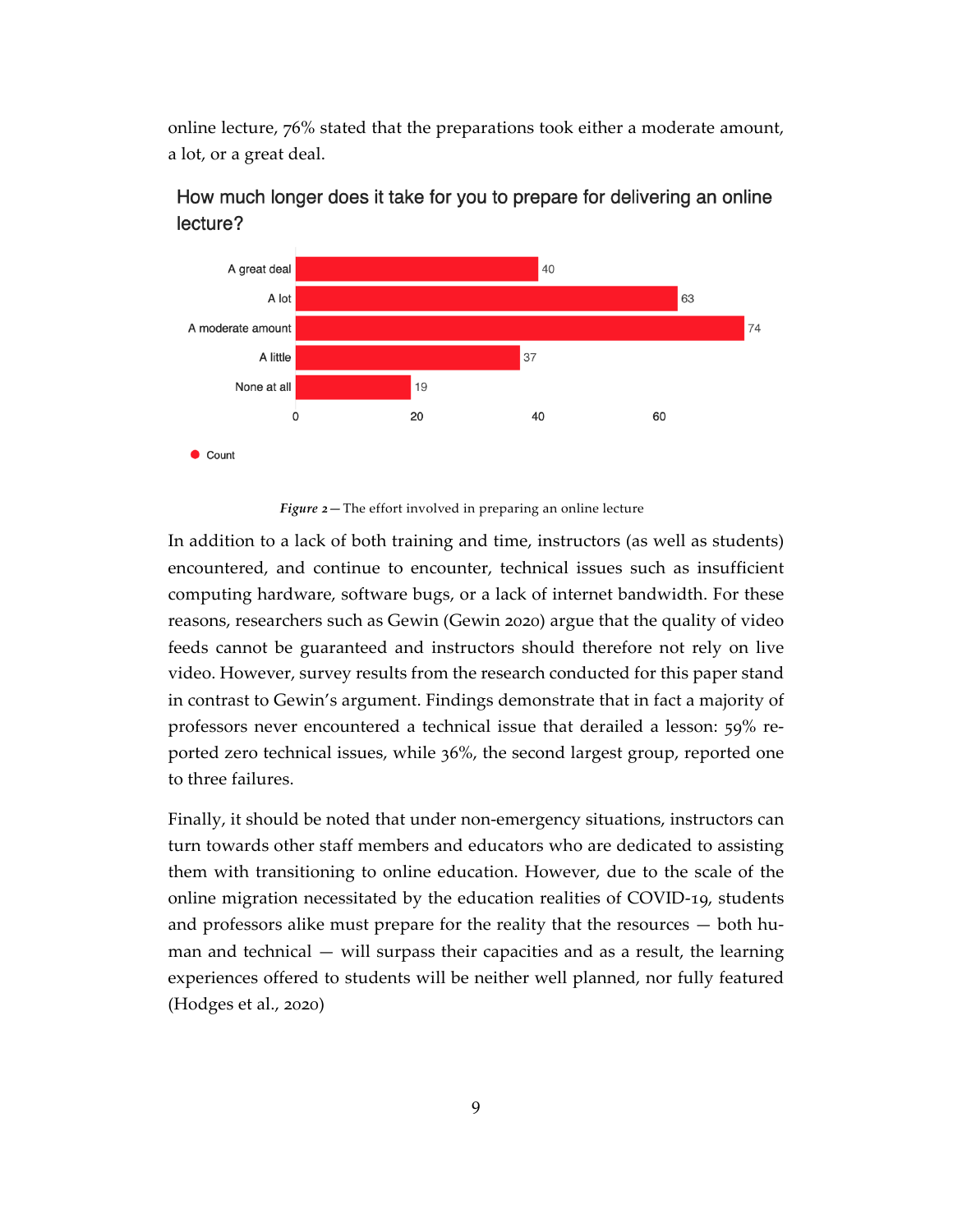# **6 SUCCESSES**

It is indisputable that COVID-19 has had a negative global impact, shattering healthcare systems and economies, while rocking communities around the world, and yet, in the midst of this pandemic, the education world has encountered some unexpected benefits and success.

An unexpected success of online education during COVID-19 has been the focus on mental health. With the shift to online education, administrators and educators are taking a step in the right direction and stressing the importance of mental, emotional and physical health. According to the survey conducted for this paper, over 60% of professors were provided guidance on ensuring the mental health of students.

In any transition from offline to online education, whether in a pandemic or not, it is expected that students will experience performance penalties or fail to complete courses (Gewin 2020). For this reason, among others, institutions are accommodating students by switching from letter grades to pass/fail options (Hodges et al. 2020). This accommodation mirrors how the Nursing and Midwiferey Council (NMC) has altered their standards, providing education providers the flexibility needed as they approach their final six months in the program, all while ensuring that learning outcomes are met (Leigh et al. 2020).

Another unexpected benefit occurred in the medical field where the industry saw an uptick in telepractice and telesupervision. According to Volkers (Volkers 2020), prior to COVID-19, only 9% of faculty used the technology. Whereas now, over 60% have begun routinely using it. Some of these faculty members now believe that the adoption of these technologies "diversify clinical education opportunities and provide students with more comprehensive clinical experiences across the full scope of practice across the lifespan."

Another hidden benefit of the pandemic is that it has served as a forcing function for universities to take advantage of this unprecedented opportunity to not only pinpoint deficiencies in education but as an opportunity to "speed up reform of online education through innovative course content, state-of-the-art technology and efficient management." (Sun et al. 2020). It's no surprise then that when educators were surveyed for this research paper and asked whether they would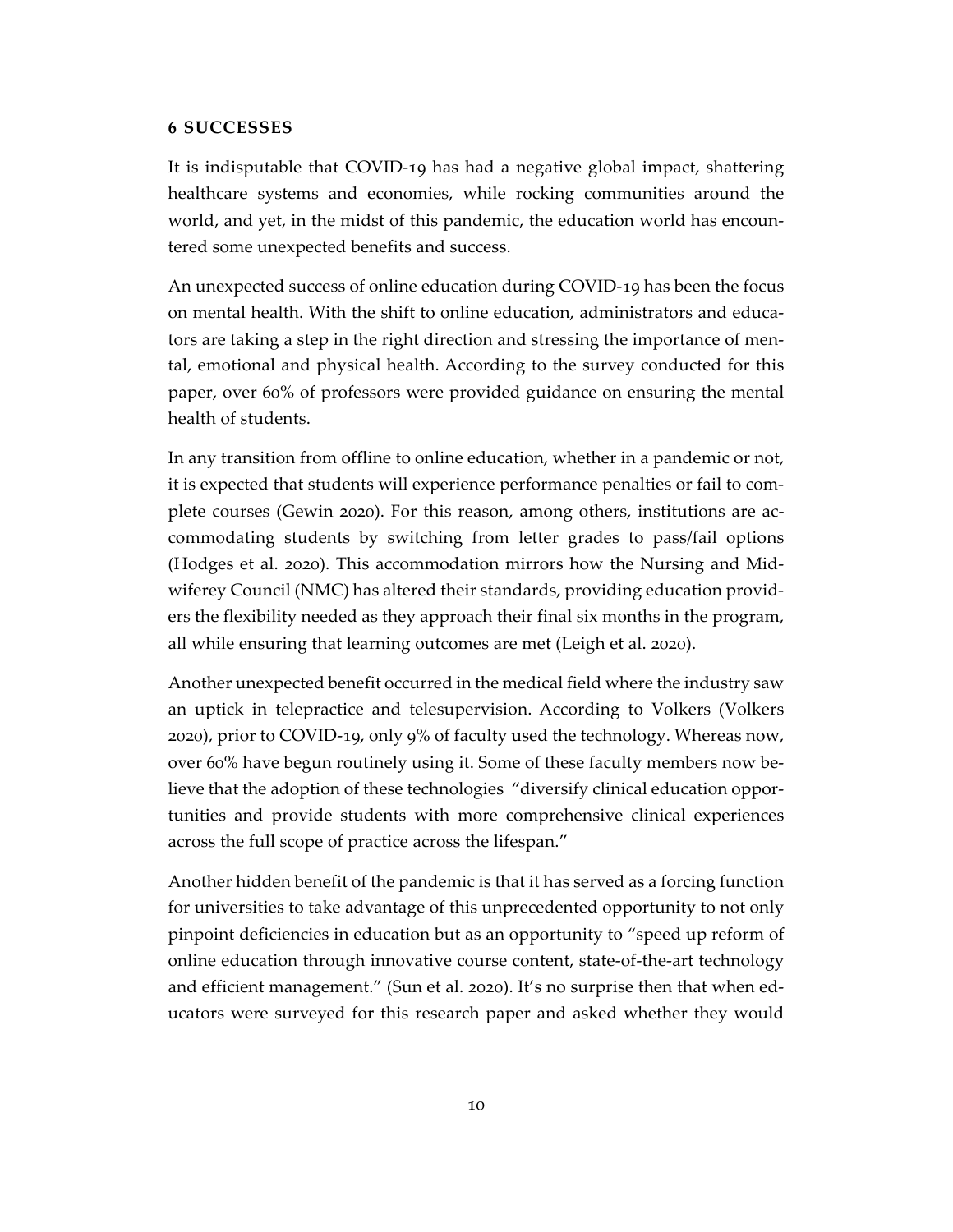incorporate any technology, techniques or skills adopted during the first semester of online teaching,  $87\%$  professors agreed.

In addition, at least one nursing school saw a significant improvement in the proficiency of their students when COVID-19 forced their education to go online. A study was conducted where sixty training nurses in Tongji Hospital were divided into two groups, one group taught in the traditional (offline only) methods, while the other group supplemented their traditional mode of learning with MOOC (massive open online courses). The results of the study revealed that the addition of online instruction not only helped alleviate the lack of clinic nursing teaching resources, but also improved the initiative of students to learn independently (Zhou et al. 2020). As such, the nursing school intends to incorporate some online learning even after education returns back to "normal".

So far, we have discussed the benefits and implications of online education in the midst of COVID-19. But the transition does not come without a cost. The level of effort to produce online lectures is significant. When surveyed for this paper, S-% of professors stated that preparing the lecture takes a moderate amount or more, with  $17\%$  stating it takes a great deal.

This is further evinced by one survey respondent who shared how the experience of teaching online has been eye opening:

*"To be honest, I didn't realize how behind in technology I was as a traditional faculty member. I have learned so much in the past few months (zoom, YuJa, blackboard. I am very thankful. It will help immensely as I put more courses online. Also, I have been very successful in getting great industry speakers to easily zoom in to class for presentations. This is something I hope to continue."*

In summary, the pandemic has offered educators a unique opportunity. This is an unprecedented time to "embrace principles of learner engagement, synchronous delivery and adaptation, and opportunities for learners to develop individual and social meaning through educational material" (Seymour-Walsh et al. 2020).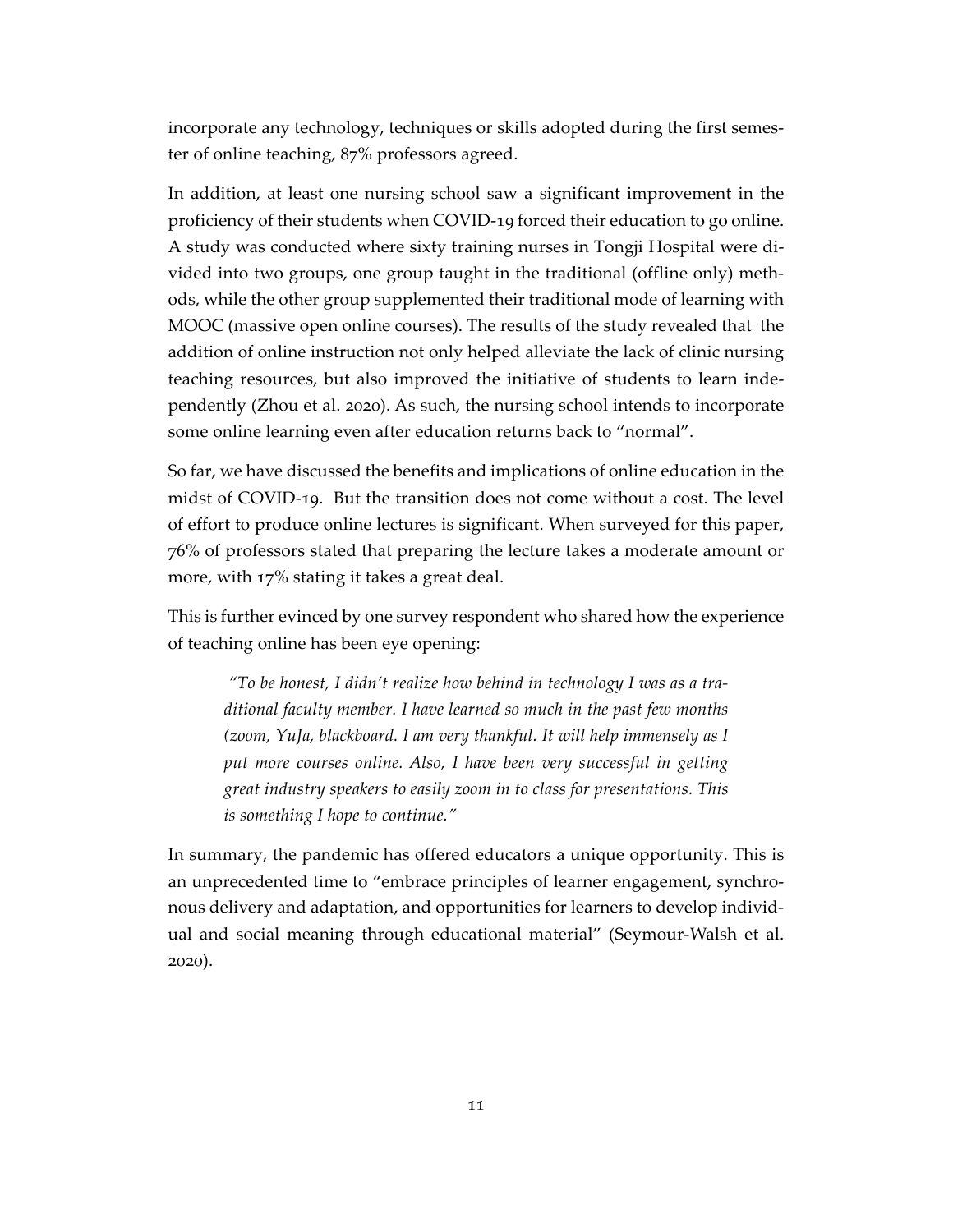# **7 CONCLUSION**

To finish, this paper focused on the transition from offline to online education in the midst of COVID-19, and determined that the success of such a transition rested upon the shoulders of educators. Further, this paper argued that in order to measure the success of an online transition and subsequent online learning in a climate of such instability, the most reliable and useful data would be collected from the educators themselves – those responsible for creating and dispersing the online learning.

To conclude, while best practices migrating classes online do exist, a different set of best practices is needed to accommodate teaching during a pandemic. The research conducted for this paper evinced that there was no uniform set of best practices, rather professors navigating a new teaching environment by collectively relying on simplicity, trial and error, robustness, and above all else, flexibility. This paper ultimately argues that the success of this emergency teaching model is dependent on educators, and the support, resources, flexibility and confidence which they possess.

### **8 REFERENCES**

- Adam, Stephen. 2004. "Using Learning Outcomes." Pp. 1-2 in *Report for United Kingdom Bologna Seminar*.
- Ake-Little, Ethan, Nathaniel von der Embse, and Dana Dawson. 2020. "Does Class Size Matter in the University Setting?" *Educational Researcher* 0013189X2093383.
- Araújo, F. J. D. O., L. S. A. de Lima, P. I. M. Cidade, C. B. Nobre, and M. L. R. Neto. 2020. "Impact Of Sars-Cov-2 And Its Reverberation In Global Higher Education And Mental Health." Psychiatry Research 288.
- Bailey, Gretchyn M. 2020. "ARBO Loosens Rules on Online CE during COVID-19 Pandemic." *Optometry Times; Monmouth Junction* 12(4):32.
- Bansal, Sakshi. 2020. *Impact of the COVID-19 Pandemic on Education, Rise of Online Teaching Learning Process & Effects on Health of Kids*. *SSRN Scholarly Paper*. ID 3595971. Rochester, NY: Social Science Research Network.
- Binkley, Collin. 2020. "Unimpressed by Online Classes during COVID-19, Some College Students Seek Refunds." *Timesfreepress.Com*. Retrieved June 15, 2020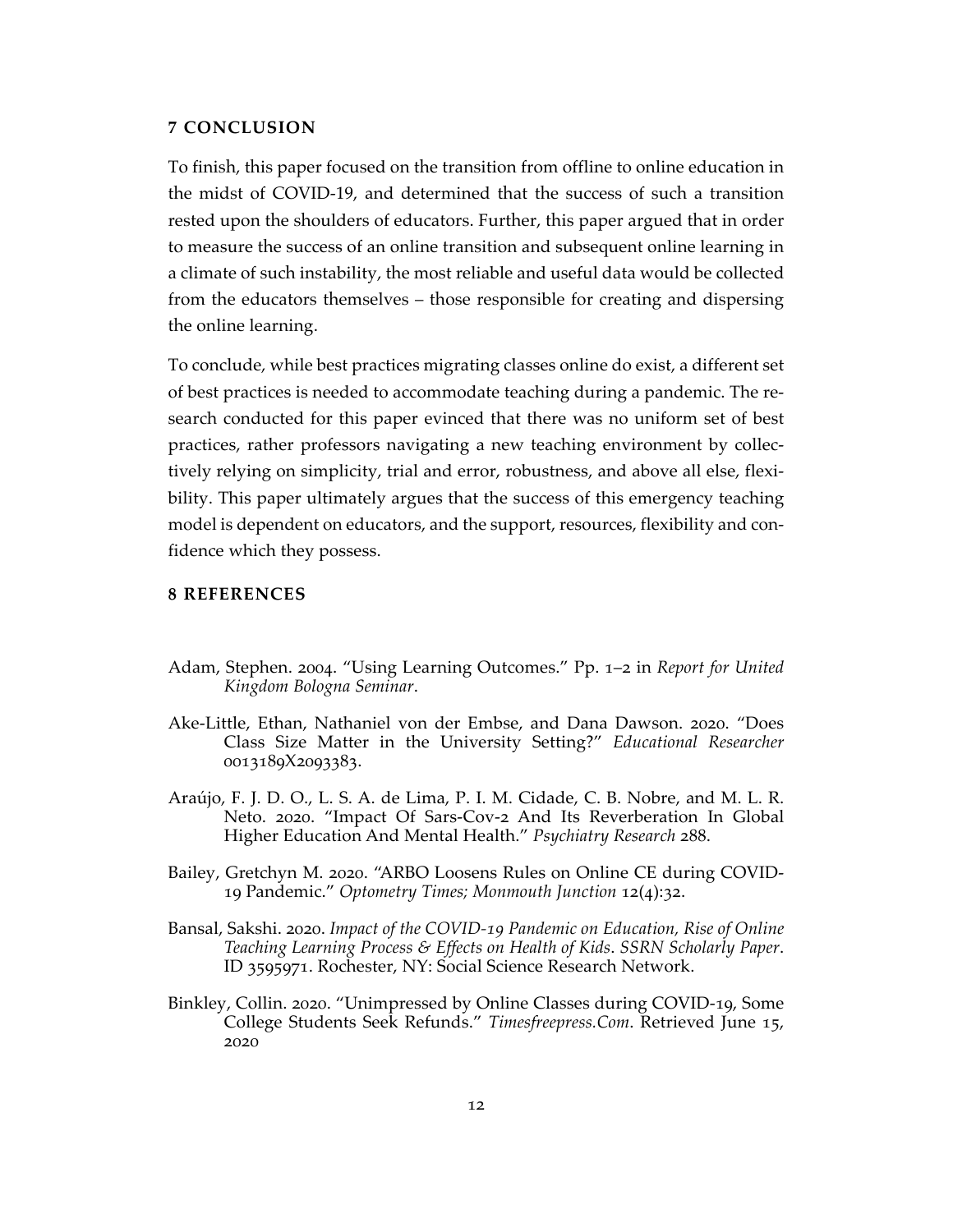(https://www.timesfreepress.com/news/breakingnews/story/2020/may/04/unimpressed-online-classes-during-covid-19some-college-students-seek-refunds/522207/).

- Burke, Adam. 2019. "Student Retention Models in Higher Education: A Literature Review - ProQuest." Scholarly Journals. Retrieved July 7, 2020  $(\text{https://search.proquest.com/docview/2232610556?pq-})$ origsite=gscholar&fromopenview=true).
- CDC. 2020. "Coronavirus Disease 2019." Centers for Disease Control and Preven*tion*. Retrieved July 25, 2020 (/nndss/conditions/coronavirus-disease-2019-covid-19/case-definition/2020/).
- Fawns, Tim, Gill Aitken, and Derek Jones. 2019. "Online Learning as Embodied, Socially Meaningful Experience." *Postdigital Science and Education*  $1(2):293-97.$
- Fawns, Tim, Gillian Aitken, and Derek Jones. 2020. "Ecological Teaching Evaluation vs the Datafication of Quality: Understanding Education with, and Around, Data." *Postdigital Science and Education*.
- Fawns, Tim, Derek Jones, and Gillian Aitken. 2020. "Challenging Assumptions about 'Moving Online' in Response to COVID-19, and Some Practical Advice." MedEdPublish 9.
- Gewin, Virginia. 2020. "Five Tips for Moving Teaching Online as COVID-19 Takes Hold." *Nature* 580(7802):295-96.
- History of Vaccines. 2018. "Vaccine Development, Testing, and Regulation  $\vert$  History of Vaccines." Retrieved July 26, 2020 (/content/articles/vaccine-development-testing-and-regulation).
- Hodges, Charles, Stephanie Moore, Torrey Trust, and Aaron Bond. 2020. "The Difference Between Emergency Remote Teaching and Online Learning." Retrieved June 27, 2020 (https://er.educause.edu/articles/2020/3/the-difference-between-emergency-remote-teaching-and-online-learning).
- Krishnamurthy, Sandeep. 2020. "The Future of Business Education: A Commentary in the Shadow of the Covid-19 Pandemic." *Journal of Business Research*  $117:1-5.$
- Leigh, Jacqueline, Cristina Vasilica, Richard Dron, Dawn Gawthorpe, Elizabeth Burns, Sarah Kennedy, Rob Kennedy, Tyler Warburton, and Catherine Croughan. 2020. "Redefining Undergraduate Nurse Teaching during the Coronavirus Pandemic: Use of Digital Technologies." *British Journal of Nursing* 29(10):566–69.
- Loh, Tiffany Y., Jennifer L. Hsiao, and Vivian Y. Shi. 2020. "COVID-19 and Its Effect on Medical Student Education in Dermatology." *Journal of the American Academy of Dermatology* S0190962220308574.